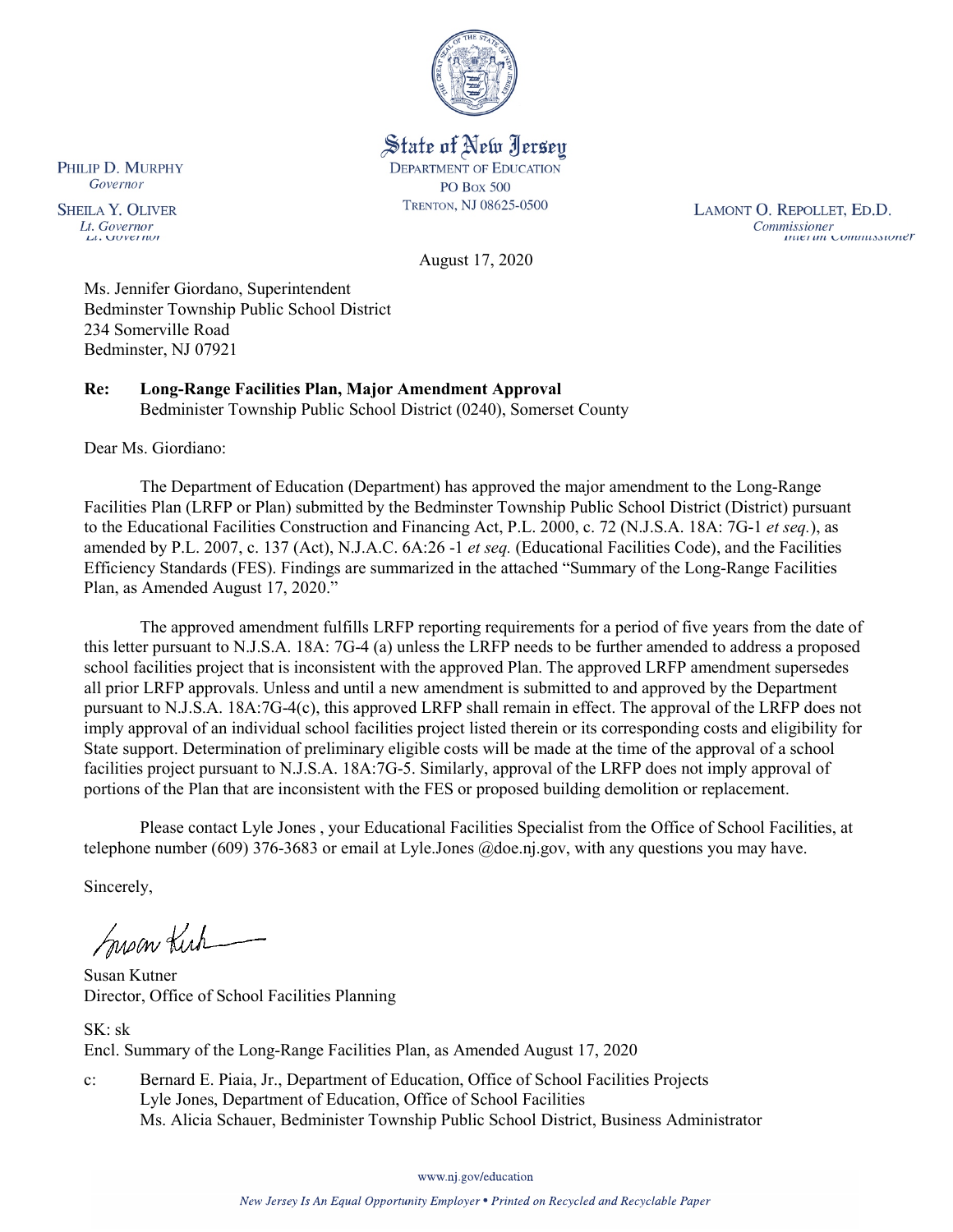# **Bedminister Township Public School District (0240) Summary of the Long-Range Facilities Plan, as Amended August 17, 2020**

The Department of Education (Department) has completed its review of the major amendment to the Long-Range Facilities Plan (LRFP or Plan) submitted by the Bedminster Township Public School District (District) pursuant to the Educational Facilities Construction and Financing Act, P.L. 2000, c. 72 (N.J.S.A. 18A: 7G-1 *et seq.*), as amended by P.L. 2007, c. 137 (Act), N.J.A.C. 6A:26-1 et seq. (Educational Facilities Code), and the Facilities Efficiency Standards (FES).

The following provides a summary of the District's approved amended LRFP. The summary is based on the standards set forth in the Act, the Educational Facilities Code, the FES, District-reported information in the Department's LRFP reporting system, and supporting documentation. The referenced reports in *italic* text are standard reports available on the Department's LRFP website.

# **1. Inventory Overview**

The District is classified as a Regular Operating District (ROD) for funding purposes. It provides services for students in grades PK-8.

The District identified existing and proposed schools, sites, buildings, rooms, and site amenities in its LRFP. Table 1 lists the number of existing and proposed district schools, sites, and buildings. Detailed information can be found in the *School Asset Inventory Report* and the *Site Asset Inventory Report.*

**As directed by the Department, school facilities projects that have received initial approval by the Department and have been approved by the voters, if applicable, are represented as "existing" in the LRFP.** Approved projects that include new construction and/or the reconfiguration/reassignment of existing program space are as follows: n/a.

| Category                                     | <b>Existing</b> | <b>Proposed</b> |
|----------------------------------------------|-----------------|-----------------|
| Number of Schools (assigned DOE school code) |                 |                 |
| Number of School Buildings <sup>1</sup>      |                 |                 |
| Number of Non-School Buildings <sup>2</sup>  |                 |                 |
| Number of Vacant Buildings                   |                 |                 |
| Number of Sites                              |                 |                 |

# **Table 1: Number of Schools, School Buildings, and Sites**

Based on the existing facilities inventory submitted by the District:

- Schools using leased buildings (short or long-term):  $n/a$
- Schools using temporary classroom units (TCUs), excluding TCUs supporting construction: n/a
- Vacant/unassigned school buildings:  $n/a$

 $\overline{a}$ 

<span id="page-1-1"></span><span id="page-1-0"></span>*<sup>1</sup>* Includes district-owned buildings and long-term leases serving students in district-operated programs

<sup>&</sup>lt;sup>2</sup> Includes occupied district-owned buildings not associated with a school, such as administrative buildings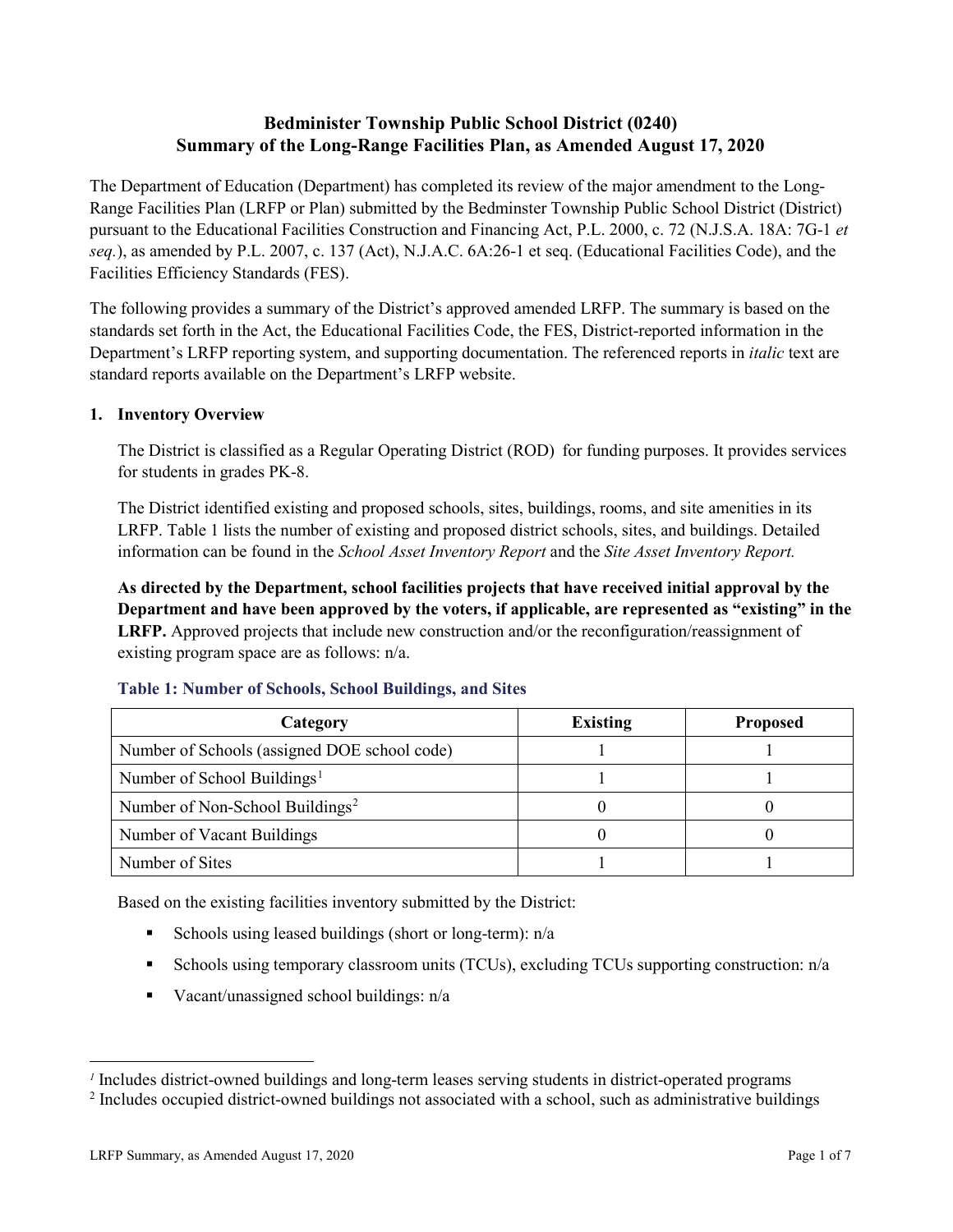Findings:

The Department has determined that the proposed inventory is adequate for approval of the District's LRFP amendment. However, the LRFP determination does not imply approval of an individual school facilities project listed within the LRFP; the District must submit individual project applications for project approval.

# **2. District Enrollments**

The District determined the number of students, or "proposed enrollments," to be accommodated for LRFP planning purposes on a district-wide basis and in each school.

The Department minimally requires the submission of a standard cohort-survival projection using historic enrollment data from the Application for School State Aid (ASSA) or NJ Smart. The cohort-survival method projection method forecasts future students based upon the survival of the existing student population as it moves from grade to grade. A survival ratio of less than 1.00 indicates a loss of students, while a survival ratio of more than 1.00 indicates the class size is increasing. For example, if a survival ratio tracking first to second grade is computed to be 1.05, the grade size is increasing by 5% from one year to the next. The cohort-survival projection methodology works well for communities with stable demographic conditions. Atypical events impacting housing or enrollments, such as an economic downturn that halts new housing construction or the opening of a charter or private school, typically makes a cohort-survival projection less reliable.

### **Proposed enrollments are based on a standard cohort-survival enrollment projection.**

Adequate supporting documentation was submitted to the Department to justify the proposed enrollments. Table 2 provides a comparison of existing and projected enrollments. All totals include special education students.

|                              | <b>Existing Enrollments</b> | <b>District Proposed Enrollments</b> |
|------------------------------|-----------------------------|--------------------------------------|
| <b>Grades</b>                | 2019-20                     | 2022-23                              |
| PK (excl. private providers) |                             |                                      |
| Grades K to 5                | 317                         | 283                                  |
| Grades 6 to 8                | 193                         | 156                                  |
| Grades 9 to 12               |                             |                                      |
| Totals K to 12               | 519                         | 443                                  |

# **Table 2: Enrollments**

Findings:

The Department has determined the District's proposed enrollments to be acceptable for approval of the District's LRFP amendment. The Department will require a current enrollment projection at the time an application for a school facilities project is submitted incorporating the District's most recent enrollments in order to verify that the LRFP's planned capacity is appropriate for the updated enrollments.

# **3. District Practices Capacity**

Based on information provided in the room inventories, District Practices Capacity was calculated for each school building to determine whether adequate capacity is proposed for the projected enrollments based on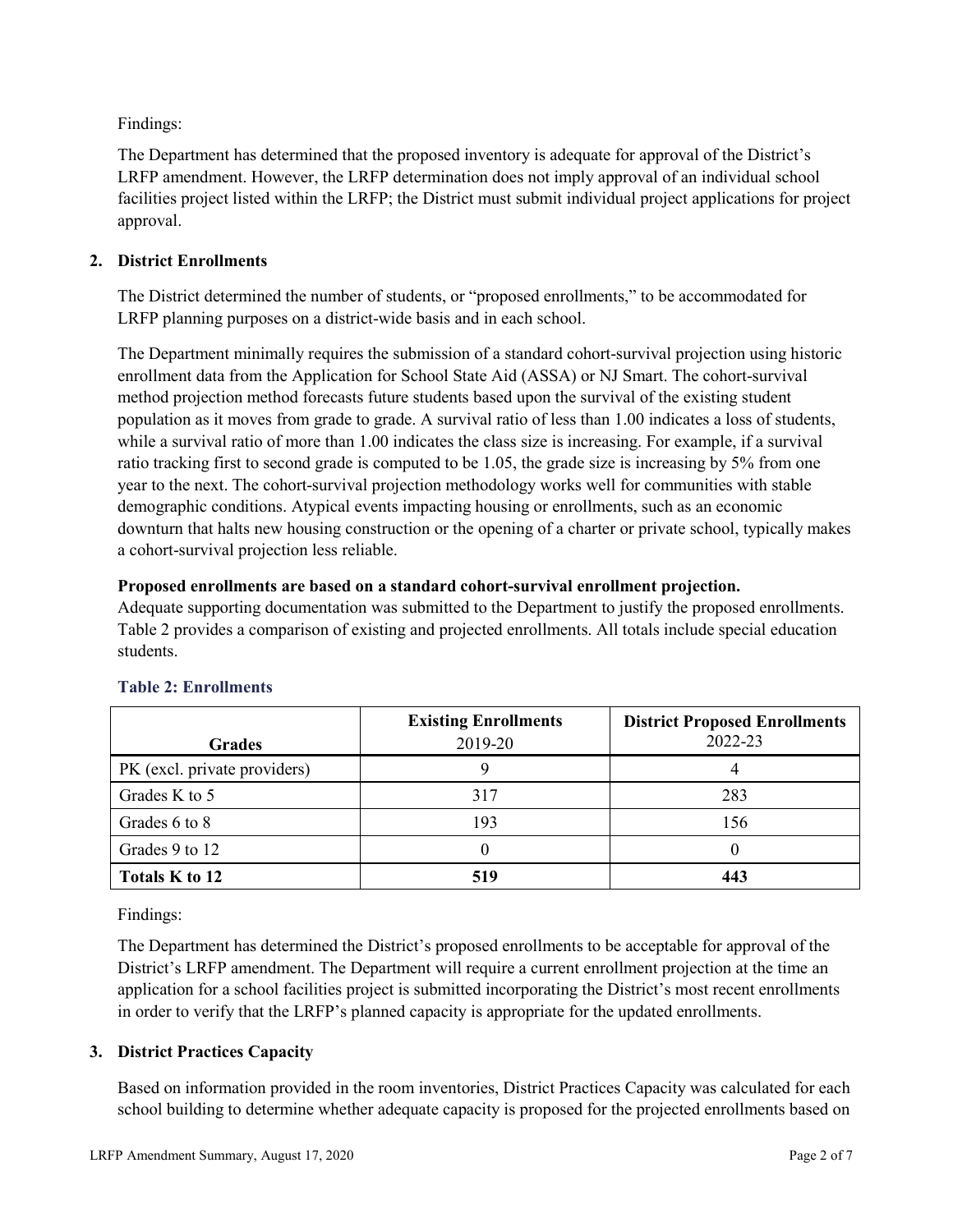district scheduling and class size practices. The capacity totals assume instructional buildings can be fully utilized regardless of school sending areas, transportation, and other operational issues. The calculations only consider district-owned buildings and long-term leases; short term leases and temporary buildings are excluded. **A capacity utilization factor of 90% for classrooms serving grades K-8 and 85% for classrooms serving grades 9-12 is applied in accordance with the FES.** No capacity utilization factor is applied to preschool classrooms.

In certain cases, districts may achieve adequate District Practices Capacity to accommodate enrollments but provide inadequate square feet per student in accordance with the FES, resulting in educational adequacy issues and "Unhoused Students." Unhoused students are considered in the "Functional Capacity" calculations used to determine potential State support for school facilities projects and are analyzed in Section 4.

Table 3 provides a summary of proposed enrollments and existing and proposed District-wide capacities. Detailed information can be found in the LRFP website reports titled *FES and District Practices Capacity Report, Existing Rooms Inventory Report, and Proposed Rooms Inventory Report.*

| <b>Grades</b>              | <b>Proposed</b><br><b>Enrollments</b> | <b>Existing</b><br><b>District</b><br><b>Practices</b><br>Capacity | <b>Existing</b><br>Deviation* | <b>Proposed</b><br><b>District</b><br><b>Practices</b><br>Capacity | <b>Proposed</b><br>Deviation* |
|----------------------------|---------------------------------------|--------------------------------------------------------------------|-------------------------------|--------------------------------------------------------------------|-------------------------------|
| Elementary ( $PK$ to 5)    | 287                                   | 501.28                                                             | 214.28                        | 501.28                                                             | 214.28                        |
| Middle $(6 \text{ to } 8)$ | 156                                   | 276.32                                                             | 120.32                        | 276.32                                                             | 120.32                        |
| High $(9 \text{ to } 12)$  | 0                                     | 0.00                                                               | 0.00                          | 0.00                                                               | 0.00                          |
| <b>District Totals</b>     | 443                                   | 777.60                                                             | 334.60                        | 777.60                                                             | 334.60                        |

# **Table 3: District Practices Capacity Analysis**

*\* Positive numbers signify surplus capacity; negative numbers signify inadequate capacity. Negative values for District Practices capacity are acceptable for approval if proposed enrollments do not exceed 100% capacity utilization.*

Considerations:

- Based on the proposed enrollments and existing room inventories, the District is projected to have inadequate capacity for the following grade groups, assuming all school buildings can be fully utilized: n/a
- Adequate justification has been provided by the District if the proposed capacity for a school significantly deviates from the proposed enrollments. Generally, surplus capacity is acceptable for LRFP approval if additional capacity is not proposed through new construction.

# Findings:

The Department has determined that proposed District capacity, in accordance with the proposed enrollments, is adequate for approval of the District's LRFP amendment. The Department will require a current enrollment projection at the time an application for a school facilities project is submitted, incorporating the District's most recent Fall Enrollment Report, in order to verify that the LRFP's planned capacity meets the District's updated enrollments.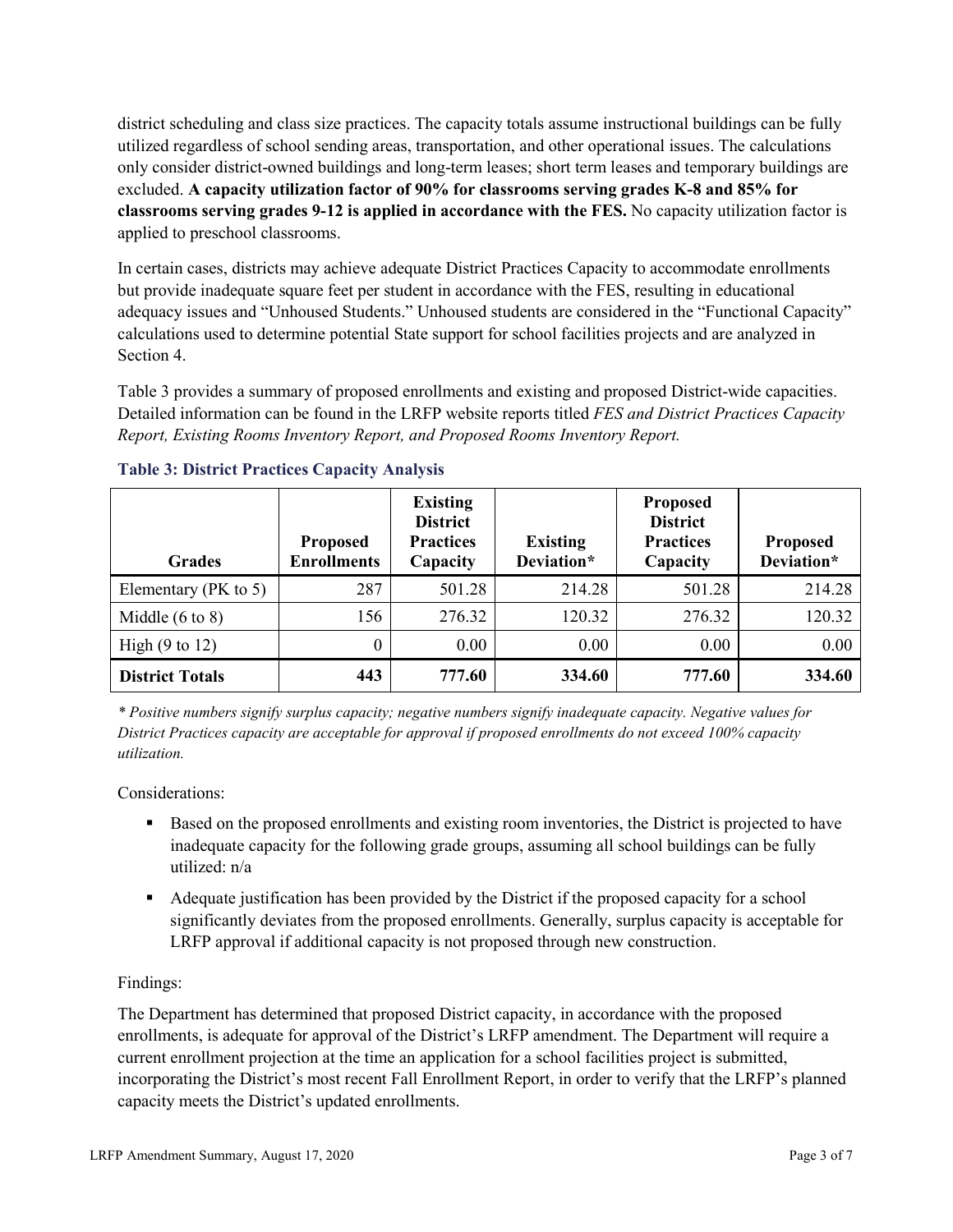### **4. New Construction Funding Eligibility**

*Functional Capacity* was calculated and compared to the proposed enrollments to provide a **preliminary estimate** of Unhoused Students and new construction funding eligibility. **A final determination will be made at the time of project application approval.**

*Functional Capacity* is the adjusted gross square footage of a school building *(total gross square feet minus excluded space)* divided by the minimum area allowance per full-time equivalent student for the grade level contained therein. *Unhoused Students* is the number of students projected to be enrolled in the District that exceeds the Functional Capacity of the District's schools pursuant to N.J.A.C. 6A:26-2.2(c). *Excluded Square Feet* includes (1) square footage exceeding the FES for any pre-kindergarten, kindergarten, general education, or self-contained special education classroom; (2) grossing factor square footage *(corridors, stairs, mechanical rooms, etc.)* that exceeds the FES allowance, and (3) square feet proposed to be demolished or discontinued from use. Excluded square feet may be revised during the review process for individual school facilities projects.

Table 4 provides a preliminary assessment of the Functional Capacity, Unhoused Students, and Estimated Maximum Approved Area for Unhoused Students for each FES grade group. The calculations exclude temporary facilities and short-term leased buildings. School buildings proposed for whole or partial demolition or reassignment to a non-school use are excluded from the calculations pending project application review. If a building is proposed to be reassigned to a different school, the square footage is applied to the proposed grades after reassignment. Buildings that are not assigned to a school are excluded from the calculations. In addition, only preschool students eligible for state funding (former ECPA students) are included. Detailed information concerning the calculations can be found in the *Functional Capacity and Unhoused Students Report* and the *Excluded Square Footage Report.*

| Category                                     | PK/K to 5 | 6 to 8 | 9 to 12      | <b>Total</b> |
|----------------------------------------------|-----------|--------|--------------|--------------|
| Eligible PK /K-12 Proposed Enrollments       | 287       | 156    | 0            |              |
| FES Area Allowance (SF/student)              | 125.00    | 134.00 | 151.00       |              |
| <b>Prior to Completion of Proposed Work:</b> |           |        |              |              |
| <b>Existing Gross Square Feet</b>            | 74,987    | 41,336 | $\theta$     | 116,323      |
| <b>Adjusted Gross Square Feet</b>            | 74,324    | 40,970 | $\theta$     | 115,294      |
| <b>Adjusted Functional Capacity</b>          | 579.76    | 319.58 | 0.00         |              |
| <b>Unhoused Students</b>                     | 0.00      | 0.00   | 0.00         |              |
| Est. Max. Area for Unhoused Students         | 0.00      | 0.00   | 0.00         |              |
| <b>After Completion of Proposed Work:</b>    |           |        |              |              |
| Gross Square Feet                            | 74,987    | 41,336 | $\theta$     | 116,323      |
| New Gross Square Feet                        | $\theta$  | 0      | $\theta$     | $\Omega$     |
| <b>Adjusted Gross Square Feet</b>            | 74,324    | 40,970 | $\mathbf{0}$ | 115,294      |
| <b>Functional Capacity</b>                   | 579.76    | 319.58 | 0.00         |              |
| Unhoused Students after Construction         | 0.00      | 0.00   | 0.00         |              |
| Est. Max. Area Remaining                     | 0.00      | 0.00   | 0.00         |              |

#### **Table 4: Estimated Maximum Approved Area for Unhoused Students**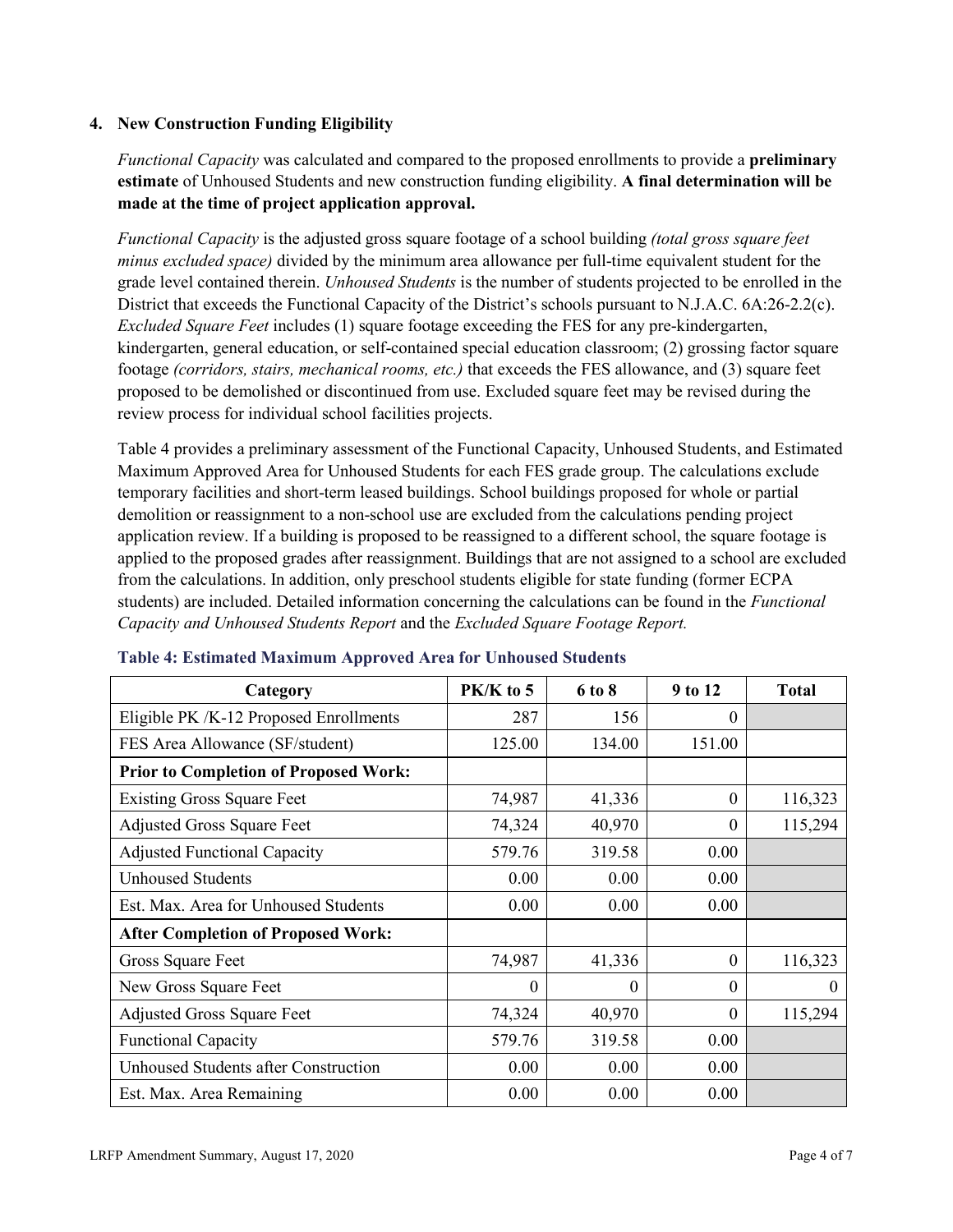Facilities used for non-instructional or non-educational purposes are ineligible for State support under the Act. However, projects for such facilities shall be reviewed by the Department to determine whether they are consistent with the District's LRFP and whether the facility, if it is to house students (full or part time) conforms to educational adequacy requirements. These projects shall conform to all applicable statutes and regulations.

Estimated costs represented in the LRFP by the District are for capital planning purposes only. The estimates are not intended to represent preliminary eligible costs or final eligible costs of approved school facilities projects.

Considerations:

- The District does not have approved projects pending completion, as noted in Section 1, that impact the Functional Capacity calculations.
- **The Functional Capacity calculations** *exclude* square feet proposed for demolition or discontinuation for the following FES grade groups and school buildings pending a feasibility study and project review: n/a.
- **Based on the preliminary assessment, the District has Unhoused Students prior to the completion** of proposed work for the following FES grade groups: n/a.
- New construction is proposed for the following FES grade groups: n/a.
- Proposed new construction exceeds the estimated maximum area allowance for Unhoused Students prior to the completion of the proposed work for the following grade groups: n/a.
- The District, based on the preliminary LRFP assessment, will not have Unhoused Students after completion of the proposed LRFP work. If the District is projected to have Unhoused Students, adequate justification has been provided to confirm educational adequacy in accordance with Section 6 of this determination.

# Findings:

Functional Capacity and Unhoused Students calculated in the LRFP are preliminary estimates. Preliminary Eligible Costs (PEC) and Final Eligible Costs (FEC) will be included in the review process for specific school facilities projects. A feasibility study undertaken by the District is required if building demolition or replacement is proposed per N.J.A.C. 6A:26-2.3(b)(10).

# **5. Proposed Work**

The District assessed program space, capacity, and physical plant deficiencies to determine corrective actions. Capital maintenance, or *"system actions,"* address physical plant deficiencies due to operational, building code, and /or life cycle issues. Inventory changes, or *"inventory actions,*" add, alter, or eliminate sites, site amenities, buildings, and/or rooms.

The Act (N.J.S.A. 18A:7G-7b) provides that all school facilities shall be deemed suitable for rehabilitation unless a pre-construction evaluation undertaken by the District demonstrates to the satisfaction of the Commissioner that the structure might pose a risk to the safety of the occupants even after rehabilitation or that rehabilitation is not cost-effective. Pursuant to N.J.A.C. 6A:26-2.3(b)(10), the Commissioner may identify school facilities for which new construction is proposed in lieu of rehabilitation for which it appears from the information presented that new construction is justified, provided, however, that for such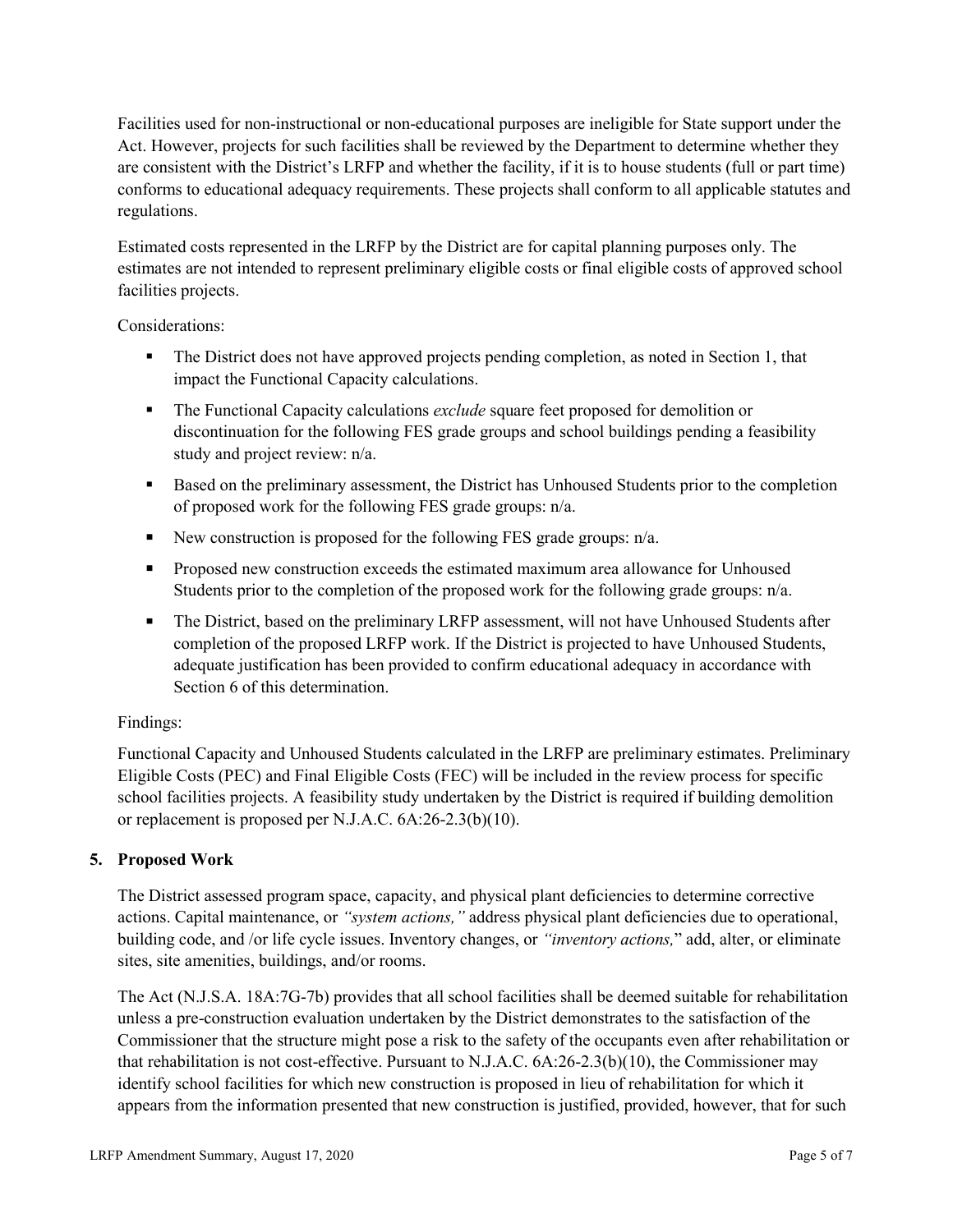school facilities so identified, the District must submit a feasibility study as part of the application for the specific school facilities project. The cost of each proposed building replacement is compared to the cost of additions or rehabilitation required to eliminate health and safety deficiencies and to achieve the District's programmatic model.

Table 5 lists the scope of work proposed for each school based on the building(s) serving their student population. Proposed inventory changes are described in the LRFP website reports titled *"School Asset Inventory Report and "Proposed Room Inventory Report."* Information concerning proposed systems work, or capital maintenance can be found in the *"LRFP Systems Action Summary Report.*"

With the completion of the proposed work, the following schools are proposed to be eliminated: n/a; the following schools are proposed to be added: n/a.

| <b>Proposed Scope of Work</b>                                                                  | <b>Applicable Schools</b>        |
|------------------------------------------------------------------------------------------------|----------------------------------|
| <b>Renovation only</b> (no new construction)                                                   |                                  |
| System actions only (no inventory actions)                                                     | Bedminster Township School (020) |
| Existing inventory actions only (no systems actions)                                           | n/a                              |
| Systems and inventory changes                                                                  | n/a                              |
| <b>New construction</b>                                                                        |                                  |
| Building addition only (no systems actions)                                                    | n/a                              |
| Renovation and building addition (system, existing<br>inventory, and new construction actions) | n/a                              |
| New building on existing site                                                                  | n/a                              |
| New building on new or expanded site                                                           | n/a                              |
| Site and building disposal (in addition to above scopes)                                       |                                  |
| Partial building demolition                                                                    | n/a                              |
| Whole building demolition                                                                      | n/a                              |
| Site and building disposal or discontinuation of use                                           | n/a                              |

### **Table 5: School Building Scope of Work**

Findings:

The Department has determined that the proposed work is adequate for approval of the District's LRFP amendment. However, Department approval of proposed work in the LRFP does not imply the District may proceed with a school facilities project. The District must submit individual project applications with cost estimates for Department project approval. Both school facilities project approval and other capital project review require consistency with the District's approved LRFP.

# **6. Proposed Room Inventories and the Facilities Efficiency Standards**

The District's proposed school buildings were evaluated to assess general educational adequacy in terms of compliance with the FES area allowance pursuant to N.J.A.C. 6A:26-2.2 and 2.3.

District schools proposed to provide less square feet per student than the FES after the completion of proposed work as indicated in Table 5 are as follows: n/a